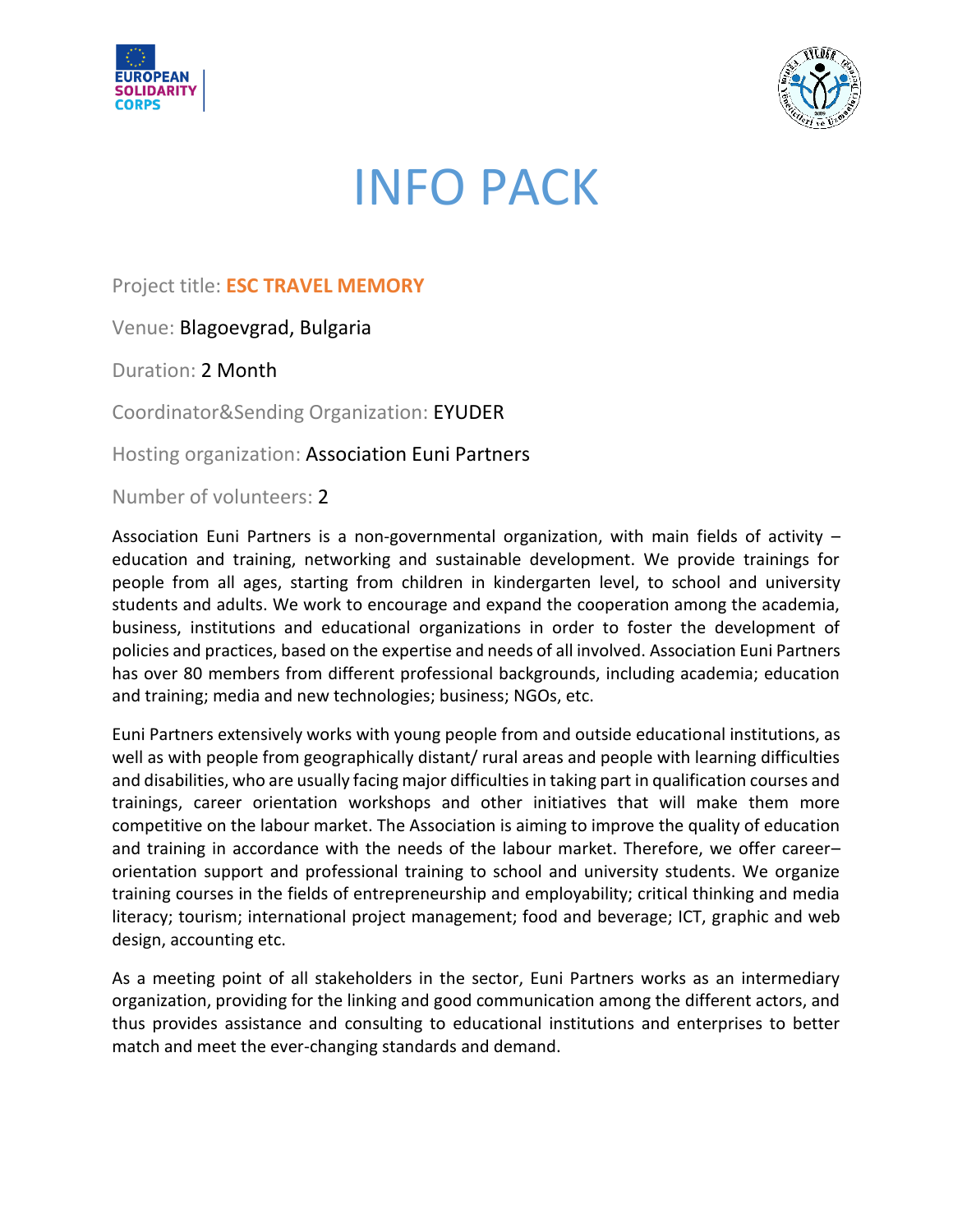



## **Aim of the project:**

The project objectives are directed towards engaging the volunteers in activities by which their sense of active citizenship can be fostered, to develop their social competences and cultural awareness.

It will equip them with key personal, professional and entrepreneurial competencies and skills such as teamwork, leadership, intercultural competences, project management, problem solving and critical thinking. The aim of the project is to empower young people to become independent individuals, ready to enter the labour market on one side. On the other, they will strive to influence the local community through conducting trainings on social entrepreneurship, this way, providing opportunities for social inclusion and equal opportunities for all.

### **Participants' profile:**

Participants should be aged between 18-30 years, willing to take a challenge and get out from their comfort zone. We are looking mainly for young people with fewer of opportunities, particularly with geographical or economic obstacles or cultural differences, who are interested in NGO field, education, culture and social initiatives, who are open-minded, tolerant and respectful of others, with strong desire to learn new things. Willing to approach with understanding different points of view, willing to increase their confidence, improve selfexpression, open to receive new knowledge about other countries and be able to share information about his/her country. They should have good level of English language, be motivated, communicative, creative and resourceful people, ready to work in team and help to each other.

#### **Volunteers' tasks:**

- **Developing of personal projects** - Each volunteer will develop, with the support of our team, a personal project, which is not pre-defined, but depends on the personal interests of the volunteers.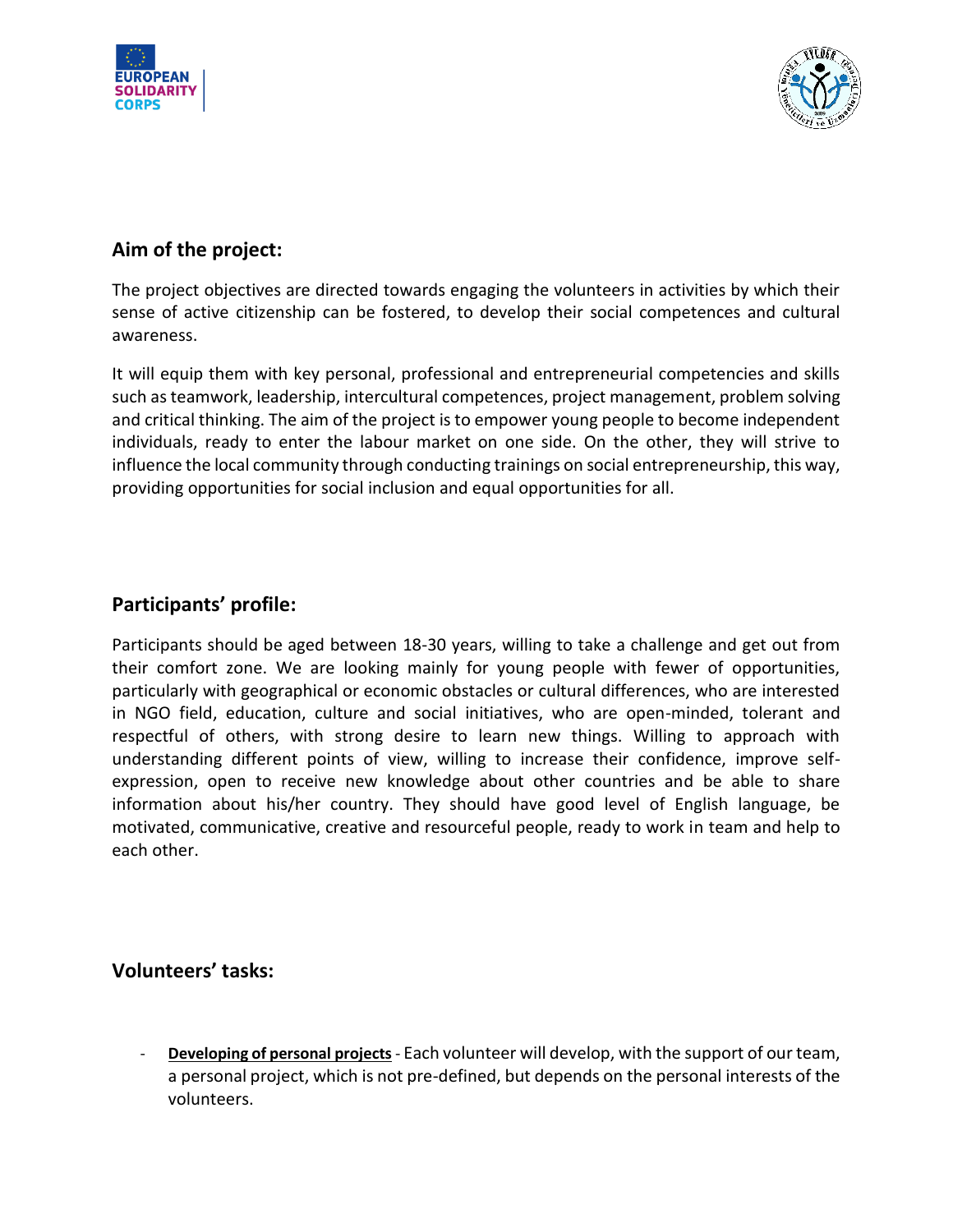



- **Participation in the organization of Chat club** Volunteers will be also involved in youth club - Chat Club, initiative of our former volunteers. They will prepare 4 events, where they will present their country, traditions, habits, food and culture. Depending on volunteers' interest, besides Intercultural nights, they will be supported to organise events also on other topics of interest.
- **Preparing English lessons and Handbook** During school months, volunteers will lead interactive English-speaking lessons and Civic education workshops. Through non-formal education, taking part in conversations, encouraging students to use English in daily situations, like shopping, going to a restaurant, hospital, buying a bus ticket, exercising their rights and learning their duties, involvement, problem-solving, etc. To make those lessons more interactive, they will be involved in different games, in which they can learn in a fun and interesting way. In addition, all materials (e.g. examples of the lessons, activities and games) will be collected and summarized by volunteers in a Handbook, which will be online and available for public.
- **Joining European Youth Week Campaign**  It is planned to join European Youth Week Campaign for promoting Erasmus+ opportunities and European Solidarity Corps.
- Participation in the organization of "Summer Challenge" Volunteers will be involved in organising of "Summer Challenge" - training on critical thinking and media/ information literacy.
- **Participation in Balkan Youth Festival** They will participate in Balkan Youth Festival where they will be involved in the preparation, organization and logistics.

Tasks connected with office work:

- development and implementation of projects
- development of Euni Partners Info Pack/Booklet
- writing blog, articles and newsletters
- design/managing of their own logo and website
- managing Euni Partners website

working on activities promoting European Union Opportunities - Erasmus+ Programme and its actions, European Solidarity Corps, Erasmus for Young Entrepreneurs - (creating presentations, leaflets, brochures, videos, infographics)